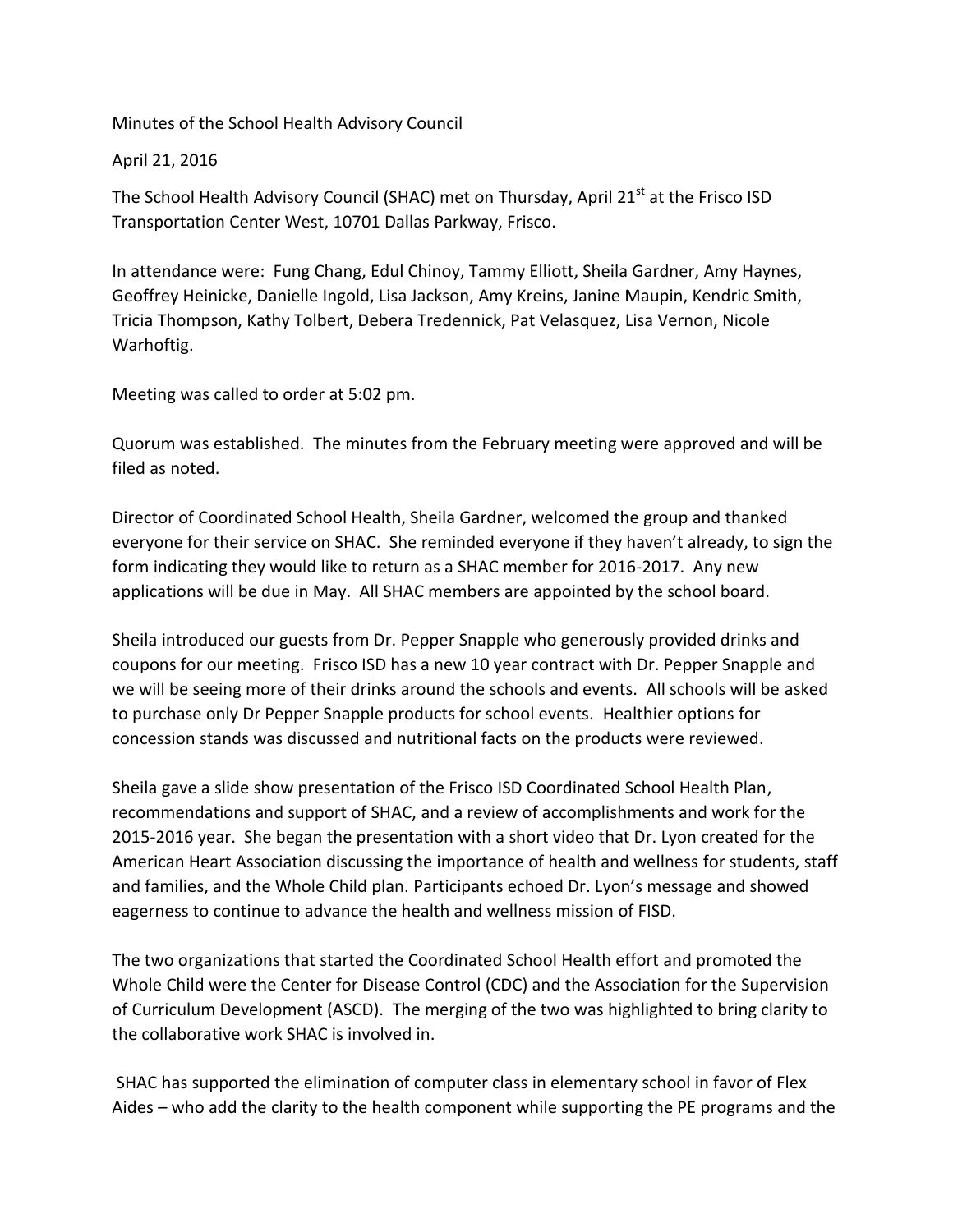campuses overall goals. This was a big shift in the elementary specials classes and SHAC support was appreciated to make this a smooth transition.

In the past SHAC recommended that health remain a requirement for graduation. Students also get CPR training in Middle School using curriculum and materials provide by a partnership with the American Heart Association. There have been students and parents whose lives have been saved due to this very important training. Continued support in this area will remain contestant.

So much has been done for healthy eating thanks to Debera and the Nutrition Department. It's known that kids who are full and fed properly function better. SHAC supported no more sweet treats in the classrooms for birthday celebrations. The elementary students are encouraged to try new foods on Try Day Friday and Eating Around the Rainbow. There are salad bars in many of the schools. There are no diet drinks or sodas for students.

The Employee health, wellness and morale has improved. Staff has participated in blood pressure checks, walking during lunches, after school fitness classes and staff health challenges, healthy heart campaigns, etc… If the staff is taken care of, they in turn are able to care for our kids.

SHAC members partnered with all the schools in Frisco to support the Whole Child campus committees regarding their health and wellness needs in all 10 Whole Child components. This was a new venture for the 2015-16 that has been well received. Combining safe schools, Olvais and health and wellness into one committee allows for a more collaborative approach on meeting the health and wellness needs of all of our students. SHAC also reviewed surveys completed by all Frisco schools to see where greater support was needed.

SHAC supports the PTA Healthy Lifestyle Chairs on each campus. These members have improved the overall essence of health and wellness on the campuses through bulletin boards, newsletters, healthy displays while supporting and involving parent and the community.

The nursing staff has had a big impact on the wellness of our children through immunization clinics, dental checks, vision and hearing screenings and scoliosis checks.

SHAC has supported Safe Schools including social, emotional and mental health of students and staff working with James Caldwell. Inventory was collected and reviewed to see where the most need is. Schools have hosted programs on pregnancy, suicide, drinking, etc… to support this need. Classroom connection meeting are ongoing and individualized per campus to meet the student's needs.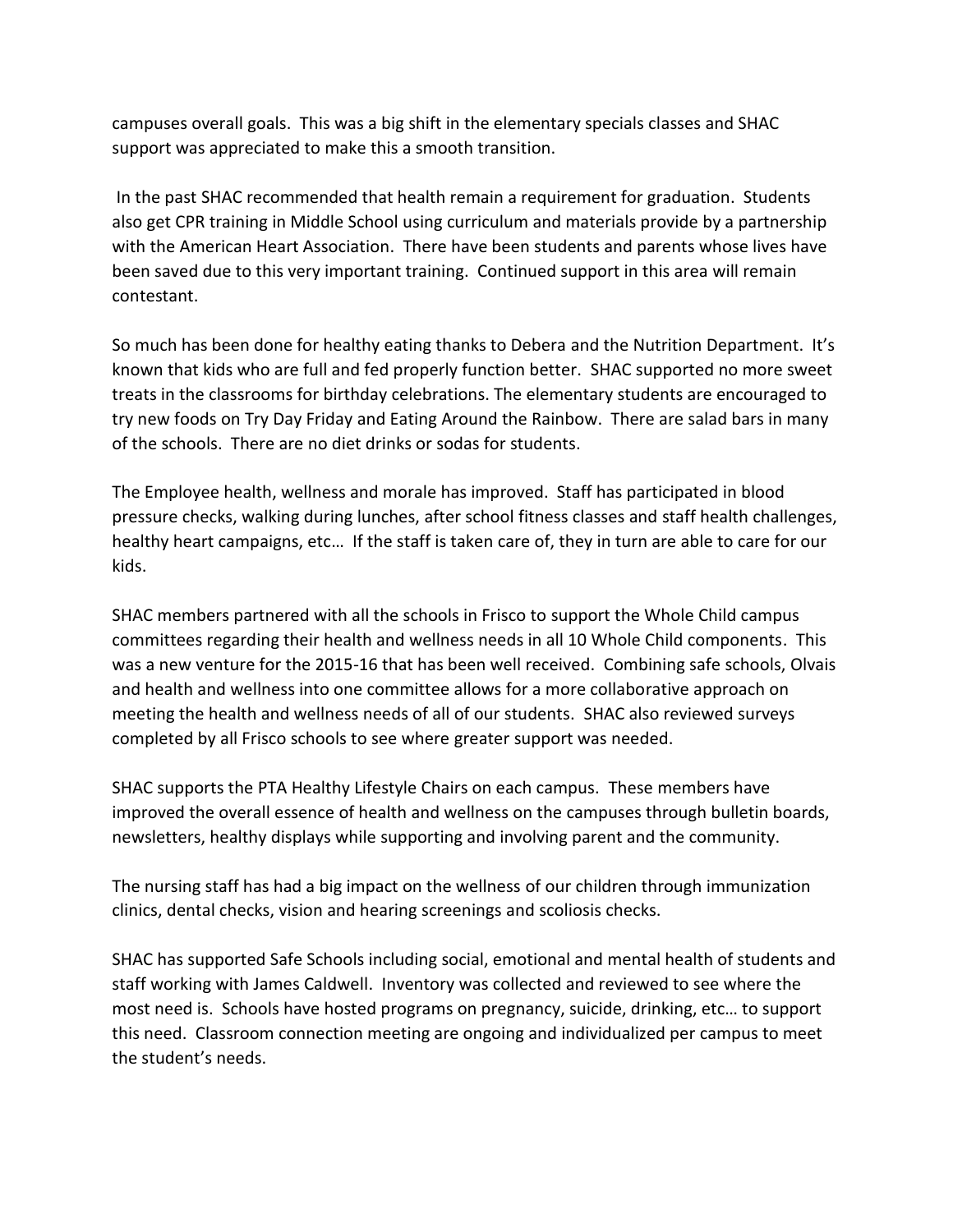SHAC has supported and promoted many partnerships this year. Sheila has worked with many stakeholders raising hundreds of thousands of grant dollars in programs for our schools. Currently Frisco ISD is #4 in the nation for supporting the American Heart Association. Frisco ISD currently has 20 Healthy Zone Schools from United Way and the Cooper Institute, with 17 more applications pending. No other district has this many. We have Fuel Up to Play 60 in all Elementary Schools. The healthy cookbook and 21 Day snack challenge with Medical City Children's Hospital – Frisco ISD was the district with most participation from students. GoNoodle is being used by more classroom teacher as a way to make learning more kinesthetic. Relay for Life is coming up May  $20<sup>th</sup>$  and all stakeholders are invited.

SHAC teamed up with campuses to support the Health and Wellness chair on the Whole Child Committee on the campus. These chairs are the link between SHAC and the school. These health and wellness chairs have helped facilitate many wellness events on the campuses such as healthy fitness runs, jump rope for heart, field days, health fairs, etc…

The physical component in the classroom has increased through programs like GoNoodle, FitnessGram and additional PE programs brought to our campuses such as The First Tee Golf program. FISD received over \$70,000 worth of golf equipment, curriculum and training from The First Tee. Kids are getting up and moving more with the help of these programs as well as athletics and before and after school clubs.

The following facts were presented from the 21 Day Challenge that just concluded at our elementary schools:

Chip consumption is down 16.3%.

Cookie Consumption is down 17.9%.

Soda consumption is down 3.9%.

Fruit and veggie consumption is up 12.7%.

Teens that are active in school are 20% more likely to get an "A" in math or English.

Students who get at least 20 minutes of recess a day have lower BMI.

These are all great things that we, as a whole unit have helped achieve over the past year and should be very proud of our district. Sheila noted that although we have done so much, childhood obesity is still high and there is much more for us to do as a collaborative team.

With that – Lisa Jackson raised her hand and asked if it was true that the Director of Coordinated School position was going away. Sheila stated that her position as director would be transitioning as of July 2016 into a Health and PE Coordinator role, however she stated that she is completely committed to giving her full effort for the duration of her year to her current role and will fully embrace her new duties as assigned next year.